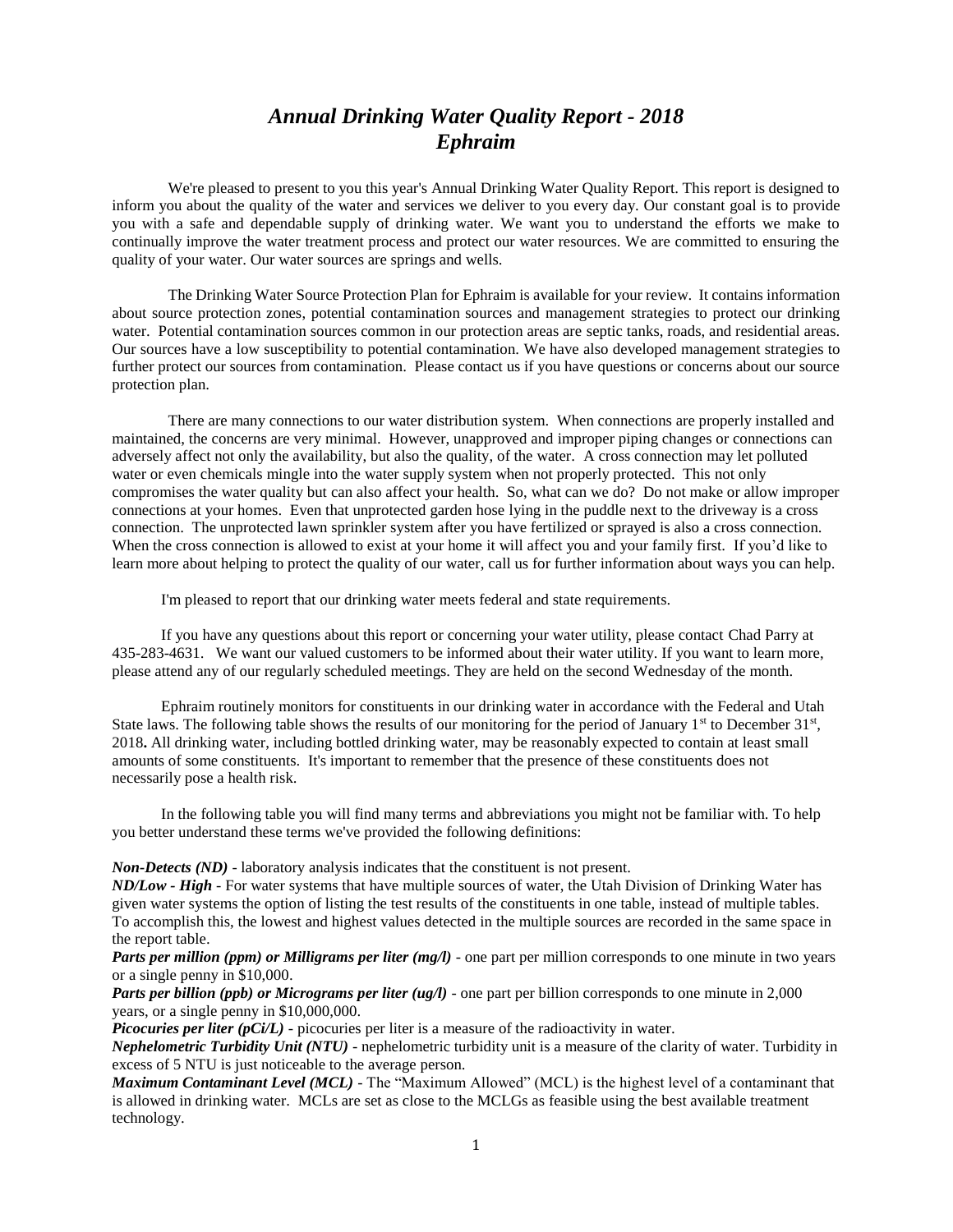*Maximum Contaminant Level Goal (MCLG)* - The "Goal"(MCLG) is the level of a contaminant in drinking water below which there is no known or expected risk to health. MCLGs allow for a margin of safety. *Date*- Because of required sampling time frames i.e. yearly, 3 years, 4 years and 6 years, sampling dates may seem out-dated.

| <b>TEST RESULTS</b>                                                   |                  |                                      |                     |                    |                                                                                                                                            |                 |                                                                                                                               |  |  |
|-----------------------------------------------------------------------|------------------|--------------------------------------|---------------------|--------------------|--------------------------------------------------------------------------------------------------------------------------------------------|-----------------|-------------------------------------------------------------------------------------------------------------------------------|--|--|
| Contaminant                                                           | Violation<br>Y/N | Level<br>Detected<br>ND/Low-<br>High | Unit<br>Measurement | <b>MCLG</b>        | <b>MCL</b>                                                                                                                                 | Date<br>Sampled | Likely Source of<br>Contamination                                                                                             |  |  |
| <b>Microbiological Contaminants</b>                                   |                  |                                      |                     |                    |                                                                                                                                            |                 |                                                                                                                               |  |  |
|                                                                       |                  |                                      |                     |                    |                                                                                                                                            |                 |                                                                                                                               |  |  |
| <b>Total Coliform Bacteria</b>                                        | ${\bf N}$        | ND                                   | N/A                 | $\overline{0}$     | Presence of<br>coliform bacteria<br>in 5% of monthly<br>samples                                                                            | 2018            | Naturally present in the<br>environment                                                                                       |  |  |
| Fecal coliform and<br>E.coli                                          | $\mathbf N$      | ND                                   | N/A                 | $\mathbf{0}$       | If a routine sample<br>and repeat sample<br>are total coliform<br>positive, and one<br>is also fecal<br>coliform or $E$ , coli<br>positive | 2018            | Human and animal fecal<br>waste                                                                                               |  |  |
| <b>Inorganic Contaminants</b>                                         |                  |                                      |                     |                    |                                                                                                                                            |                 |                                                                                                                               |  |  |
| Asbestos                                                              | N                | $\overline{4}$                       | <b>MFL</b>          | $\tau$             | $\overline{7}$                                                                                                                             | 2014            | Decay of asbestos cement<br>water mains; erosion of<br>natural deposits                                                       |  |  |
| Arsenic                                                               | Y                | $2 - 12$                             | ppb                 | $\mathbf{0}$       | 10                                                                                                                                         | 2018            | Erosion of natural deposits;<br>runoff from orchards: runoff<br>from glass and electronics<br>production wastes               |  |  |
| Barium                                                                | $\mathbf N$      | 0.072                                | ppm                 | 2000               | 2000                                                                                                                                       | 2018            | Discharge of drilling wastes;<br>discharge from metal<br>refineries; erosion of natural<br>deposits                           |  |  |
| Copper<br>90% results<br>a.<br># of sites that<br>b.<br>exceed the AL | $\mathbf N$      | a. 128<br>b. 0                       | ppm                 | 1300               | $AL=1300$                                                                                                                                  | 2017            | Corrosion of household<br>plumbing systems; erosion of<br>natural deposits                                                    |  |  |
| Lead<br>90% results<br>a.<br># of sites that exceed<br>b.<br>the AL   | ${\bf N}$        | a. 3<br>b. 0                         | ppb                 | $\overline{0}$     | $AL=15$                                                                                                                                    | 2017            | Corrosion of household<br>plumbing systems, erosion of<br>natural deposits                                                    |  |  |
| Nitrate (as Nitrogen)                                                 | ${\bf N}$        | $ND-5$                               | ppm                 | 10                 | 10                                                                                                                                         | 2018            | Runoff from fertilizer use;<br>leaching from septic tanks,<br>sewage; erosion of natural<br>deposits                          |  |  |
| Selenium                                                              | ${\bf N}$        | 2                                    | ppb                 | 50                 | 50                                                                                                                                         | 2018            | Discharge from petroleum<br>and metal refineries; erosion<br>of natural deposits; discharge<br>from mines                     |  |  |
| Sodium                                                                | ${\bf N}$        | 8                                    | ppm                 | None set<br>by EPA | None set by EPA                                                                                                                            | 2018            | Erosion of natural deposits;<br>discharge from refineries and<br>factories; runoff from<br>landfills.                         |  |  |
| Sulfate                                                               | ${\bf N}$        | 73                                   | ppm                 | 1000               | 1000                                                                                                                                       | 2018            | Erosion of natural deposits;<br>discharge from refineries and<br>factories; runoff from<br>landfills, runoff from<br>cropland |  |  |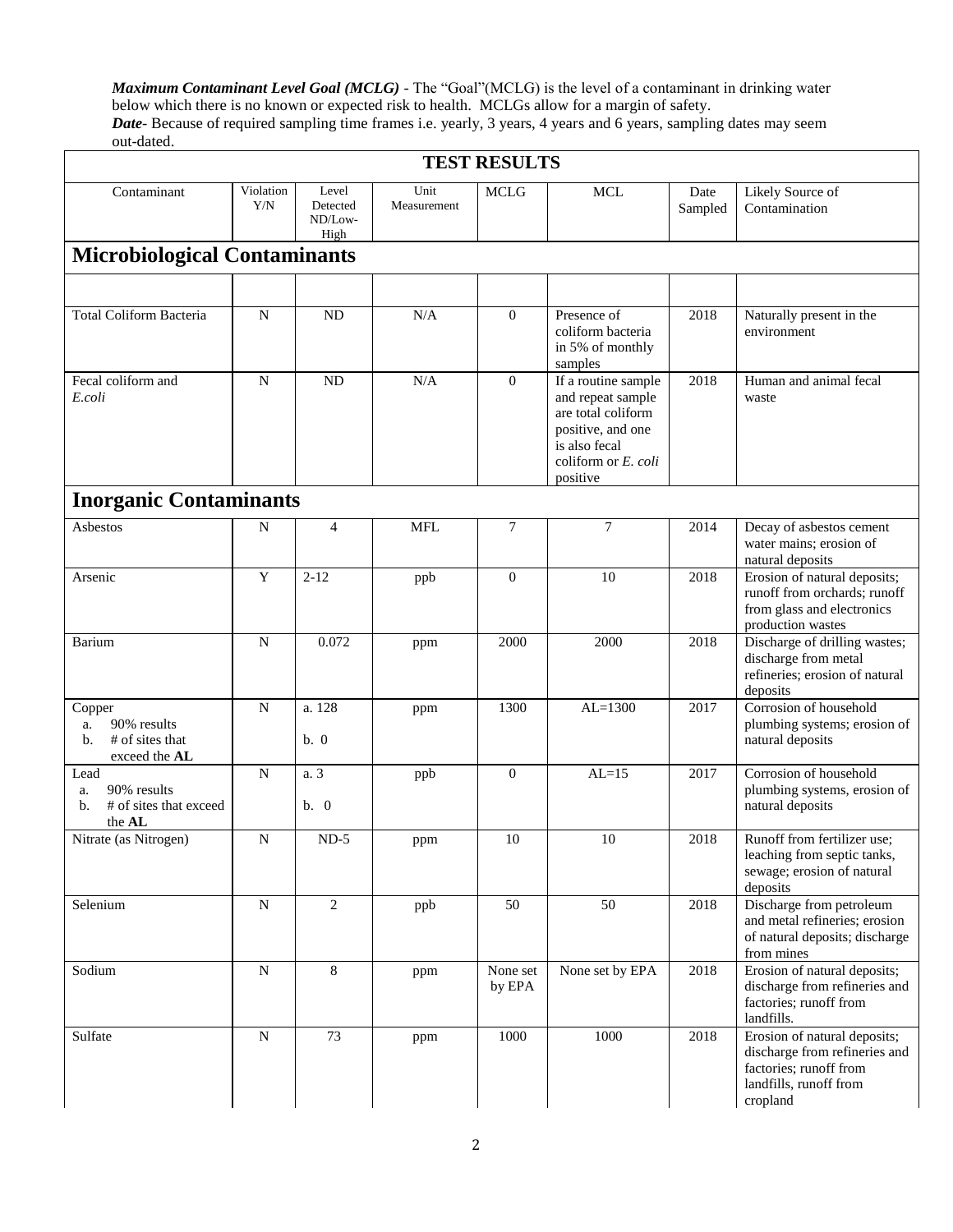| TDS (Total Dissolved<br>solids)        | N | 368     | ppm   | 2000     | 2000 | 2018 | Erosion of natural deposits                  |  |  |  |  |  |
|----------------------------------------|---|---------|-------|----------|------|------|----------------------------------------------|--|--|--|--|--|
| <b>Volatile Organic Contaminants</b>   |   |         |       |          |      |      |                                              |  |  |  |  |  |
| <b>TTHM</b><br>[Total trihalomethanes] | N | ND.     | ppb   | $\theta$ | 80   | 2018 | By-product of drinking water<br>disinfection |  |  |  |  |  |
| Haloacetic Acids                       | N | ND.     | ppb   | $\theta$ | 60   | 2018 | By-product of drinking water<br>disinfection |  |  |  |  |  |
| Chlorine                               | N | $ND-1$  | ppm   | 4        | 4    | 2018 | Water additive used to<br>control microbes   |  |  |  |  |  |
| <b>Radioactive Contaminants</b>        |   |         |       |          |      |      |                                              |  |  |  |  |  |
| Alpha emitters                         | N | $ND-2$  | pCi/1 | $\theta$ | 15   | 2016 | Erosion of natural deposits                  |  |  |  |  |  |
| Radium 228                             | N | $0 - 1$ | pCi/1 | $\theta$ | 5    | 2016 | Erosion of natural deposits                  |  |  |  |  |  |

**Arsenic.** Some people who drink water containing arsenic in excess of the MCL over many years could experience skin damage or problems with their circulatory system, and may have an increased risk of getting cancer.

.

If present, elevated levels of lead can cause serious health problems, especially for pregnant women and young children. Lead in drinking water is primarily from materials and components associated with service lines and home plumbing. Ephraim City is responsible for providing high quality drinking water, but cannot control the variety of materials used in plumbing components. When your water has been sitting for several hours, you can minimize the potential for lead exposure by flushing your tap for 30 seconds to 2 minutes before using water for drinking or cooking. If you are concerned about lead in your water, you may wish to have your water tested. Information on lead in drinking water, testing methods, and steps you can take to minimize exposure is available from the safe Drinking Water Hotline or at [http://www.epa.gov/safewater/lead.](http://www.epa.gov/safewater/lead)

All sources of drinking water are subject to potential contamination by constituents that are naturally occurring or are man made. Those constituents can be microbes, organic or inorganic chemicals, or radioactive materials. All drinking water, including bottled water, may reasonably be expected to contain at least small amounts of some contaminants. The presence of contaminants does not necessarily indicate that the water poses a health risk. More information about contaminants and potential health effects can be obtained by calling the Environmental Protection Agency's Safe Drinking Water Hotline at 1-800-426-4791.

MCLs are set at very stringent levels. To understand the possible health effects described for many regulated constituents, a person would have to drink 2 liters of water every day at the MCL level for a lifetime to have a one-in-a-million chance of having the described health effect.

Some people may be more vulnerable to contaminants in drinking water than the general population. Immuno-compromised persons such as persons with cancer undergoing chemotherapy, persons who have undergone organ transplants, people with HIV/AIDS or other immune system disorders, some elderly, and infants can be particularly at risk from infections. These people should seek advice about drinking water from their health care providers. EPA/CDC guidelines on appropriate means to lessen the risk of infection by cryptosporidium and other microbiological contaminants are available from the Safe Drinking Water Hotline (800-426-4791).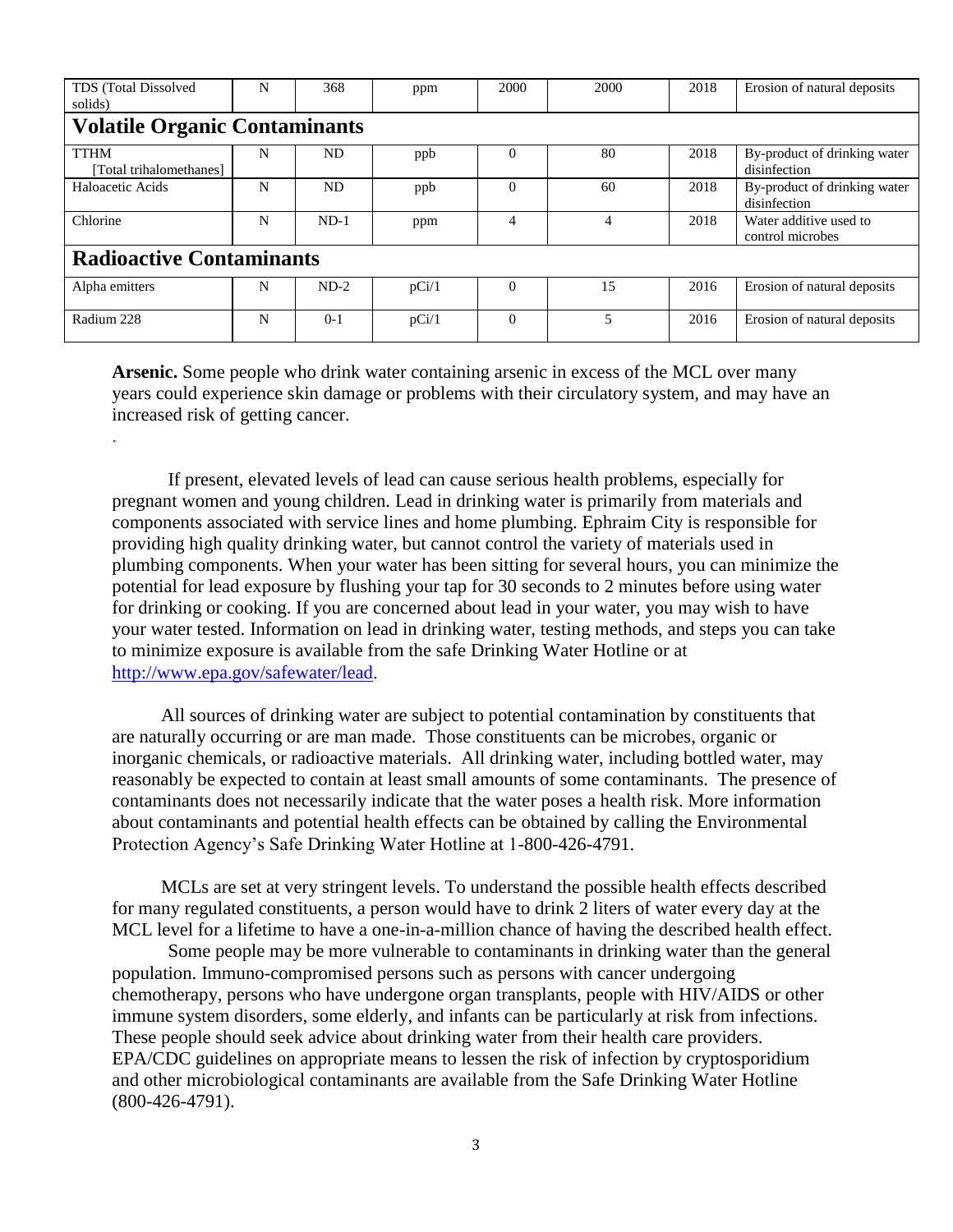We at Ephraim work around the clock to provide top quality water to every tap. We ask that all our customers help us protect our water sources, which are the heart of our community, our way of life and our children's future.